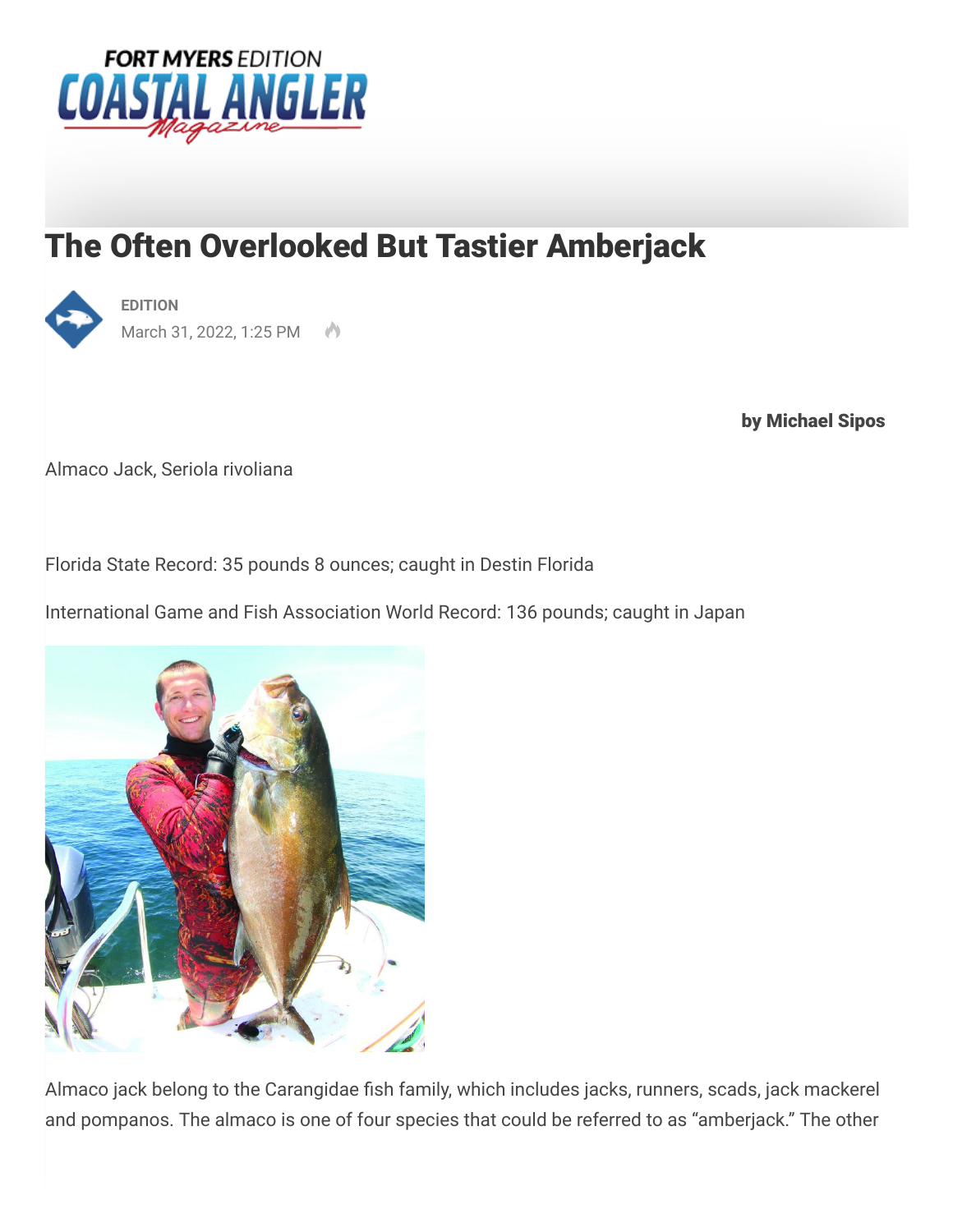three species in the amberjack complex are the greater amberjack (Seriola dumerili), the lesser amberjack (Seriola fasciata) and the banded rudderfish (Seriola zonata).

It can be difficult for anglers to properly identify the four species of amberjack. Tips and distinguishing characteristics can be found on our UF/IFAS blog page.

When speaking about amberjack, most anglers default to the greater amberjack, which in Florida are greatly targeted by the recreational and commercial fishing sectors because of their size, renowned fighting ability and food quality.

Pound for pound, the almaco jack have similar game qualities; however, they are seldom targeted and are often caught as bycatch. In Florida, encounters with 5- to 20- pound almaco jack are most common, but elsewhere in the world they get much larger.

In my opinion, these are the tastiest of the amberjack species with a more manageable fillet size that is easier to cook and is frequently used in sushi.

You can find Almaco jack all over the world in tropical and temperate seas.

Jacks are largely pelagic, utilizing the entire water column, but they visit the sea floor, where they occasionally feed on benthic fish and invertebrates. This species regularly is found in schools, and it inhabits rocky reef and wreck habitats from 15 to 800 feet deep.

It's suggested that Almaco jack spawn between April and November in the southeastern United States and in the Caribbean. This species has buoyant eggs, and the early life history is most likely similar to its cousins, the greater amberjack, whose eggs hatch within 34 to 45 hours post fertilization.